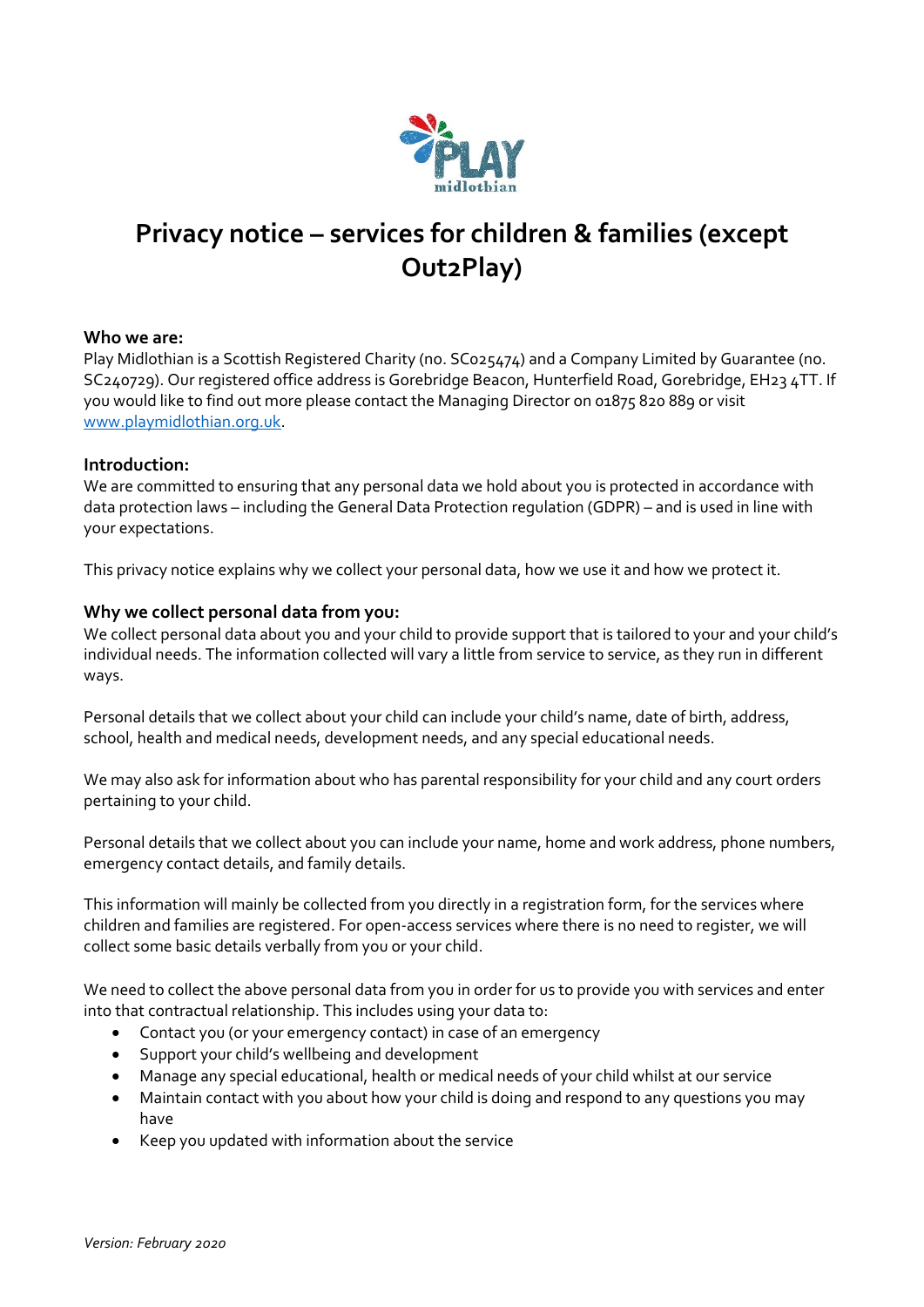We also carry out evaluation of our services, to meet our legitimate interests and activities. This closely links with the service relationship described above – we need to collect information about whether or not our service is having a positive impact on children and families, so that we can provide tailored support and improve our services.

This would include information you and your child provide about the service and what it is achieving (or not achieving) for you. This could be collected using, for example, questionnaires or evaluation start charts. We would also record our observations of changes we have seen in the children and families (where relevant). At times this may include information about health or other support needs.

We also need to provide evidence to our funders that our services are achieving benefits for children, families and communities – without this evidence it would be very difficult to fund and provide services. The data we share in our reports to funders is anonymised or names are changed. It is possible, though very unlikely, a funder may include in their terms and conditions the right to check our service records, to verify we have used their funding correctly.

We also share evaluation information that is anonymised, or with changed names – such as quotes, statistics or case studies – in our marketing materials, to highlight the work of Play Midlothian.

With your consent, we will also take photographs or videos of you and/or your child. (Though consent is not required for general group scenes, or where people would be difficult to identify, as this is not personal data.) Images would be used for evaluation and promotional purposes, including potentially on television, in newspapers or magazines, online (including on social media), in reports and in printed marketing materials.

We will only add you to our general mailing list to find out about other Play Midlothian services and news with your consent.

We have a legal obligation to process safeguarding related data about your child, should we have concerns about their welfare.

## **Who we share your data with:**

We may share your data with others providing Play Midlothian with business services, for example the following categories:

- IT service providers
- Communications service providers (so that we can send you information)
- Banking services (to process payments)
- Freelancers (for example assisting with our services)
- Advisers (for example supporting us to establish new systems)
- Our insurer (if applicable)

This would only be for the purposes of Play Midlothian business.

We may need to share data relating to you and your child with medical professionals, in the event of an accident or incident.

We will also share your data:

- If we are legally required to do so, for example, by law, by a court, by the Office of the Scottish Charity Regulator or by Companies House
- To enforce or apply the terms and conditions of your contract with us
- To protect children, for example by sharing information with social work or the police
- If it is necessary to protect our or others' rights, property or safety